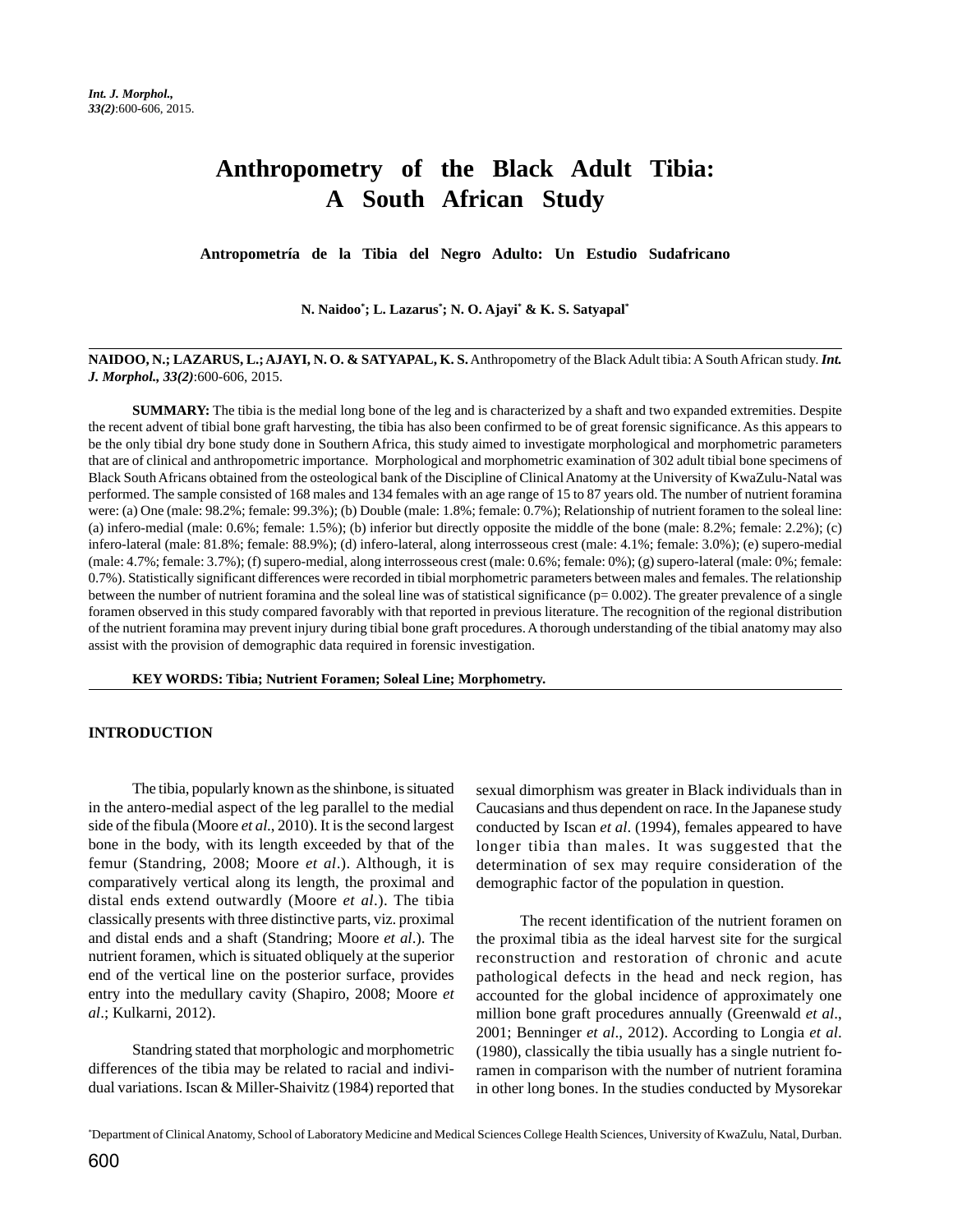(1967) and Bokariya *et al*. (2012), single and double nutrient foramina were found on the posterior tibial surface. Due to the usual presence of a single nutrient foramen, in circumstances of increased stress or decreased bone rigidity, the resultant longitudinal fracture and associated medullary edema has been linked to unsatisfactory outcome (Craig *et al*., 2003; Shapiro; Arora *et al*., 2012).

Since many studies focus only on the procedural and epidemiological aspects of the tibia, there is paucity of literature regarding the tibial anatomy (Benninger *et al*.). A comprehensive review of the literature confirmed that the present study is exclusive to Southern Africa. As the majority of studies pertaining to the tibia employ various types of imaging resources as opposed to dry bone specimens (Benninger *et al*.; Musa *et al*., 2013), the present study aimed to investigate the morphologic and morphometric parameters of the dry tibial osteology.

# **MATERIAL AND METHOD**

The examination of 302 randomly selected, unpaired adult dry tibial bones obtained from the osteological bank at the Discipline of Clinical Anatomy, School of Laboratory Medicine and Medical Sciences at the University of KwaZulu-Natal was performed. Ethical clearance was obtained from the relevant institutional Ethics committee (Ethics number: BE409/13).



Fig. 1. Indexical Formulae as stated by Bokariya *et al*. (2012). \* Cnemicus index is a morphometric parameter referring specifically to the presence of the nutrient foramen

The sample series was entirely from the Black population group of KwaZulu-Natal, South Africa. In addition, the sample consisted of 168 males and 134 females with an age range of 15 to 87 years old (Table I). Tibiae with fragmented condyles, malleoli and intercondylar tubercles or those that displayed evidence of previous fracture were excluded. All measurements were done with the aid of a digital caliper (Mitutoyo Digimatic Caliper, Model No. CD-8" C). The standard indexical formulae as stated by Bokariya *et al*.) were adopted and determined (Fig. 1).

Table I. Demographic representation of the sample series (n= 302).

| Demographic Factor | Sex  |        | Side  |      |
|--------------------|------|--------|-------|------|
|                    | Male | Female | Right | Left |
|                    | 168  | 134    | 138   | 164  |

Tibial parameters between both sexes were compared and correlated. The statistical analysis was performed using the Statistical Package for Social Sciences version 21.0 (SPSS Inc., Chicago, Illinois, USA). A p value of  $< 0.05$  was considered to be statistically significant.

# **RESULTS**

**Morphology**. The incidences of the respective tibial morphological parameters were documented: (i) Nutrient foramina: (a) Single (male: 98.2%; female: 99.3%); (b)

> Double (male: 1.8%; female: 0.7%) (Fig. 2; Table II); (ii) Shape of tibial tuberosity: Inverted-U (male: 100%; female: 100%) (Table III); (iii) Relation of nutrient foramen to soleal line: (a) infero-medial (male: 0.6%; female: 1.5%); (b) inferior but directly opposite middle of the bone (male: 8.2%; female: 2.2%); (c) infero-lateral (male: 81.8%; female: 88.9%); (d) infero-lateral, along interrosseous crest (male: 4.1%; female: 3.0%); (e) supero-medial (male: 4.7%; female: 3.7%); (f) supero-medial, along interrosseous crest (male: 0.6%; female: 0%); (g) supero-lateral (male: 0%; female: 0.7%) (Fig. 3; Table II). In addition, the comparison of the number of nutrient foramina with their relationship to the soleal line yielded a p value of 0.002 (Table II).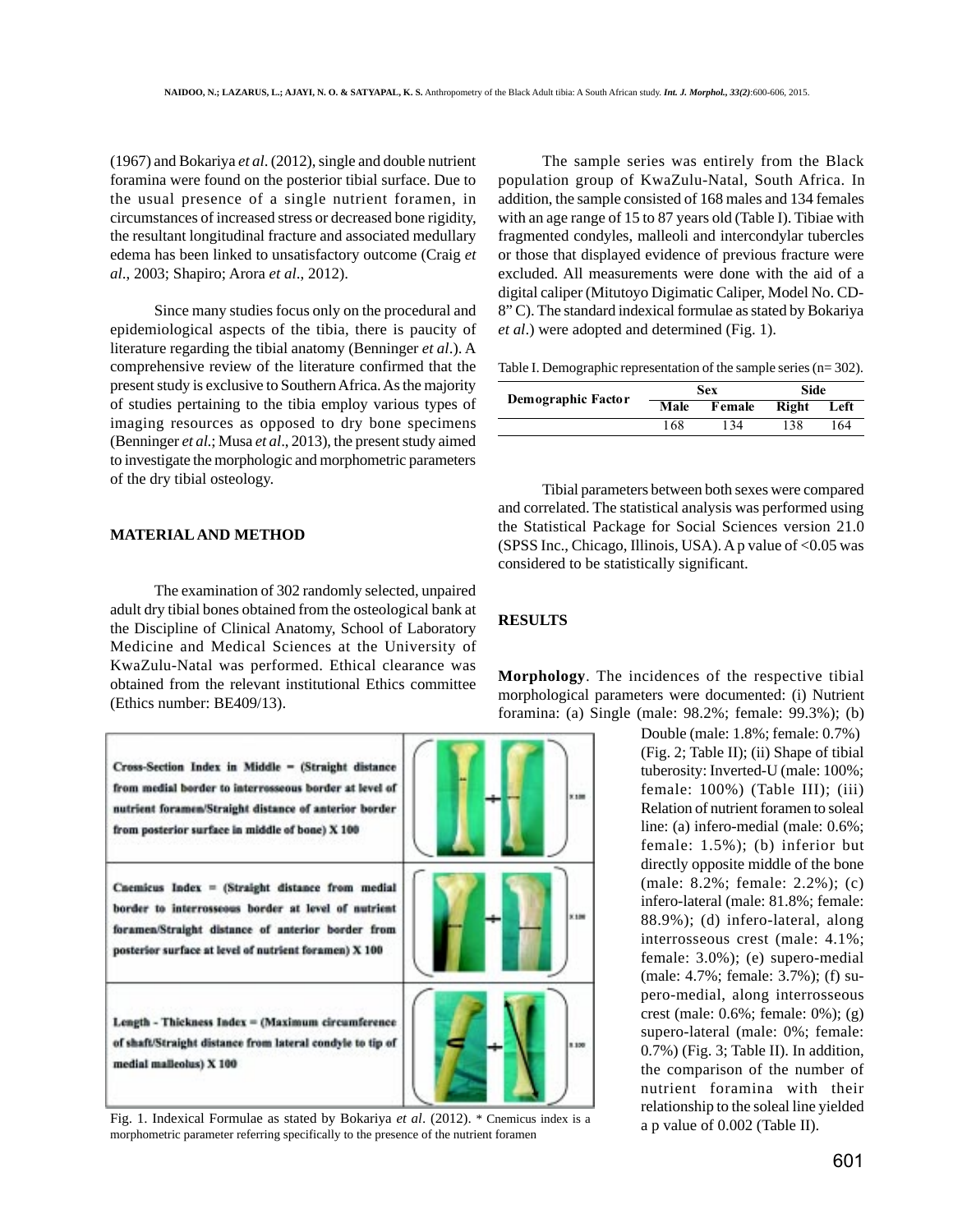|                                                |                                                                                            | <b>Sex</b> |              |
|------------------------------------------------|--------------------------------------------------------------------------------------------|------------|--------------|
| Morphological Parameter (%)                    |                                                                                            | Male       | Female       |
| Number of nutrient foramina                    | Single                                                                                     | 98.2       | 99.3         |
|                                                | Double                                                                                     | 1.8        | 0.7          |
| P Value                                        |                                                                                            | 0.429      |              |
| Shape of tibial tuberosity                     | Inverted U                                                                                 | 100        | 100          |
| P Value                                        |                                                                                            | Constant   |              |
| Relationship of nutrient foramen Infero-medial |                                                                                            | 0.6        | 1.5          |
| to soleal line                                 | Inferior but directly opposite middle of bone                                              | 8.2        | 2.2          |
|                                                | In fero-lateral                                                                            | 81.8       | 88.9         |
|                                                | Infero-lateral, along interrosseous crest                                                  | 4.1        | 3.0          |
|                                                | Supero-medial                                                                              | 4.7        | 3.7          |
|                                                | Supero-medial, along interrosseous crest                                                   | 0.6        | $\mathbf{0}$ |
|                                                | Supero-lateral                                                                             | $\theta$   | 0.7          |
| P Value                                        |                                                                                            |            | 0.207        |
|                                                | Relationship between the number of nutrient foramina and their location to the soleal line |            |              |

|  |  | Table II. Incidence of morphological parameters and P values. |  |
|--|--|---------------------------------------------------------------|--|
|  |  |                                                               |  |

P Value 0.002



Fig. 2. Posterior view showing the presence of double tibial foramina. Key: I= Inferior; L= Lateral; M= Medial; S= Superior.



Fig. 3. Posterior view of relation of tibial nutrient foramen to soleal line: A= Infero-lateral along interrosseous crest; B= Infero-medial; C= Inferior directly opposite middle of bone; D= Supero-medial. Key: I= Inferior; L= Lateral; M= Medial; S= Superior; Black arrow= Nutrient foramen; Red dotted line= Soleal line.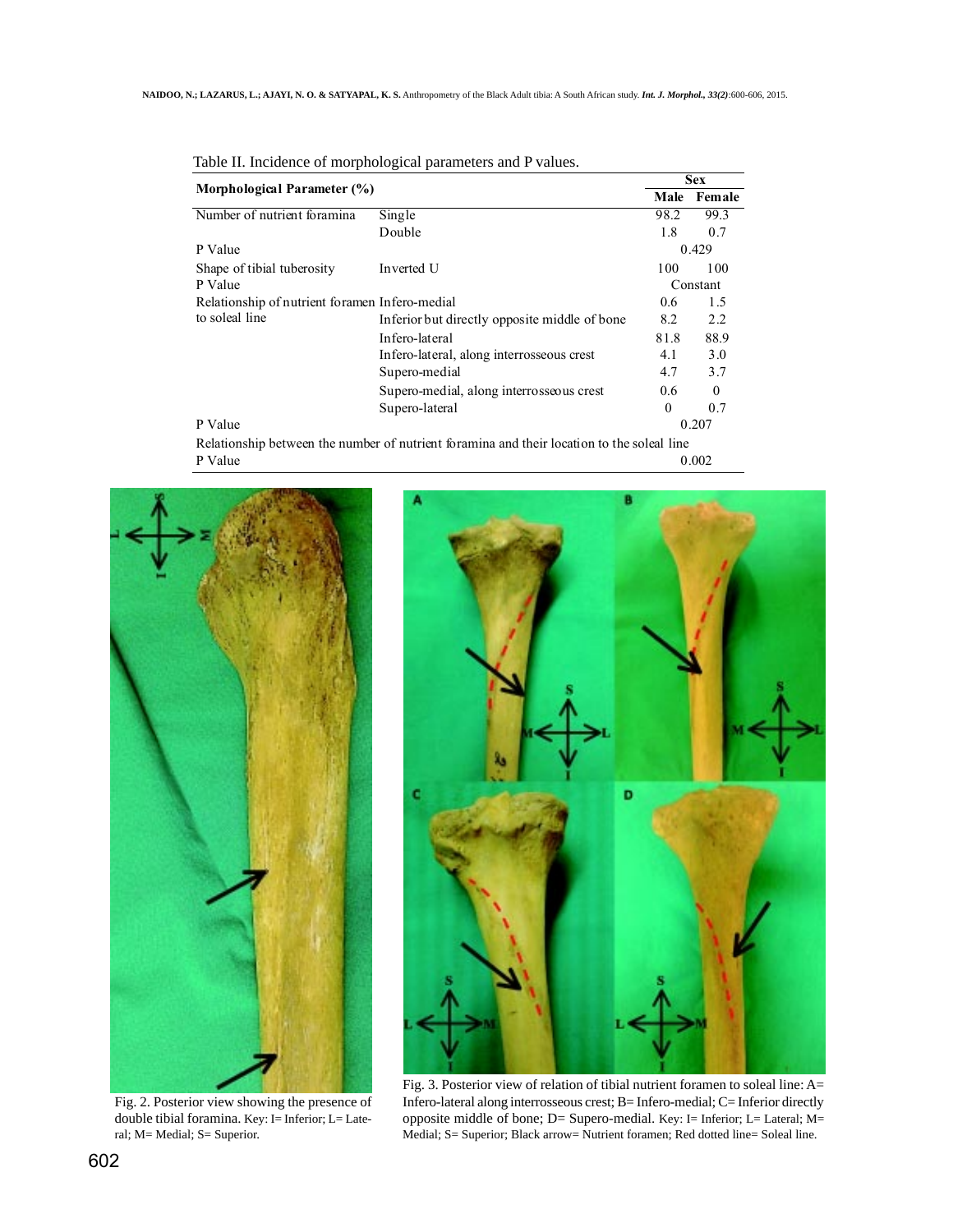**Morphometry**. The mean distance between the following tibial morphometric parameters: (i) Intercondylar tubercles (male: 12.66 mm; female: 11.23 mm); (ii) Medial and lateral condyles (male: 73.47 mm; female: 66.53 mm); (iii) Inferior articular surface and tip of medial malleolus (male: 15.05 mm; female: 14.00 mm); (iv) Medial border and interrosseous crest (male: 26.18 mm; female: 22.91 mm); (v) Anterior border and posterior surface at middle of bone (male: 30.68 mm; female: 27.95 mm); (vi) Anterior border and posterior surface at level of nutrient foramen (male: 34.03 mm; female: 30.58 mm); (vii) Lateral condyle and tip of medial malleolus (male: 382.51 mm; female: 367.09 mm); (viii) Interrosseous crest and point where soleal line ends (male: 24.31 mm; female: 21.76 mm) (Table III). The maximum circumference of the tibial shaft was also recorded (male: 110.41 mm; female: 102.75 mm) (Table III).

Statistically significant differences were found between males and females in the following tibial morphometric parameters: i) Distance between intercondylar tubercles; ii) distance between medial and lateral condyles; iii) distance between inferior articular surface and tip of medial malleolus; iv) distance between medial border and interrosseous crest; v) distance between anterior border and posterior surface at middle of bone; vi) distance between anterior border and posterior surface at level of nutrient foramen; vii) distance between interrosseous crest and point where soleal line ends; viii) maximum circumference of shaft (Table III).

**Indices**. The mean indexical values were calculated for sex: (i) Cross-section index in middle of bone (male: 85.33; female: 81.98); (ii) Cnemicus index (male: 76.93; female: 74.92); (iii) Length-thickness index (male: 28.86; female: 27.99) (Table IV).

Table III. Mean morphometric parameters and P values.

|                                                                  | <b>Sex</b> |        |
|------------------------------------------------------------------|------------|--------|
| Mean Morphome tric Parameter (mm)                                | Male       | Female |
| Intercondylar tubercles                                          | 12.66      | 11.23  |
| P Value                                                          | 0.000      |        |
| Medial & lateral condyles                                        | 73.47      | 66.53  |
| P Value                                                          |            | 0.000  |
| Inferior articular surface $\&$ tip of medial malleolus          | 15.05      | 14.00  |
| P Value                                                          | 0.000      |        |
| Medial border & interrosseous crest                              | 26.18      | 22.91  |
| P Value                                                          |            | 0.000  |
| Anterior border & posterior surface at middle of bone            | 30.68      | 27.95  |
| P Value                                                          | 0.000      |        |
| Anterior border & posterior surface at level of nutrient foramen | 34.03      | 30.58  |
| P Value                                                          | 0.000      |        |
| Lateral condyle & medial malleolus                               | 382.51     | 367.09 |
| P Value                                                          |            | 0.394  |
| Point where soleal line ends $\&$ interrosseous crest            | 24.31      | 21.76  |
| P Value                                                          | 0.000      |        |
| Maximum circumference                                            | 110.41     | 102.75 |
| P Value                                                          | 0.029      |        |

Table IV. Indexical formulae.

|                               | Sex   |        |  |
|-------------------------------|-------|--------|--|
| Formu lae                     | Male  | Female |  |
| Cross-Section Index in Middle | 85.33 | 81.98  |  |
| P Value                       |       | 0.521  |  |
| Cnemicus Index                | 76.93 | 74.92  |  |
| Length – Thickness Index      | 28.86 | 27.99  |  |
| Value                         |       | 0.197  |  |

## **DISCUSSION**

 Despite its resistance to disintegration and the ability to maintain its anatomical form posthumously, tibial fractures pose major challenges to suffering patients and healthcare organizations with regard to assessment and treatment (Kirici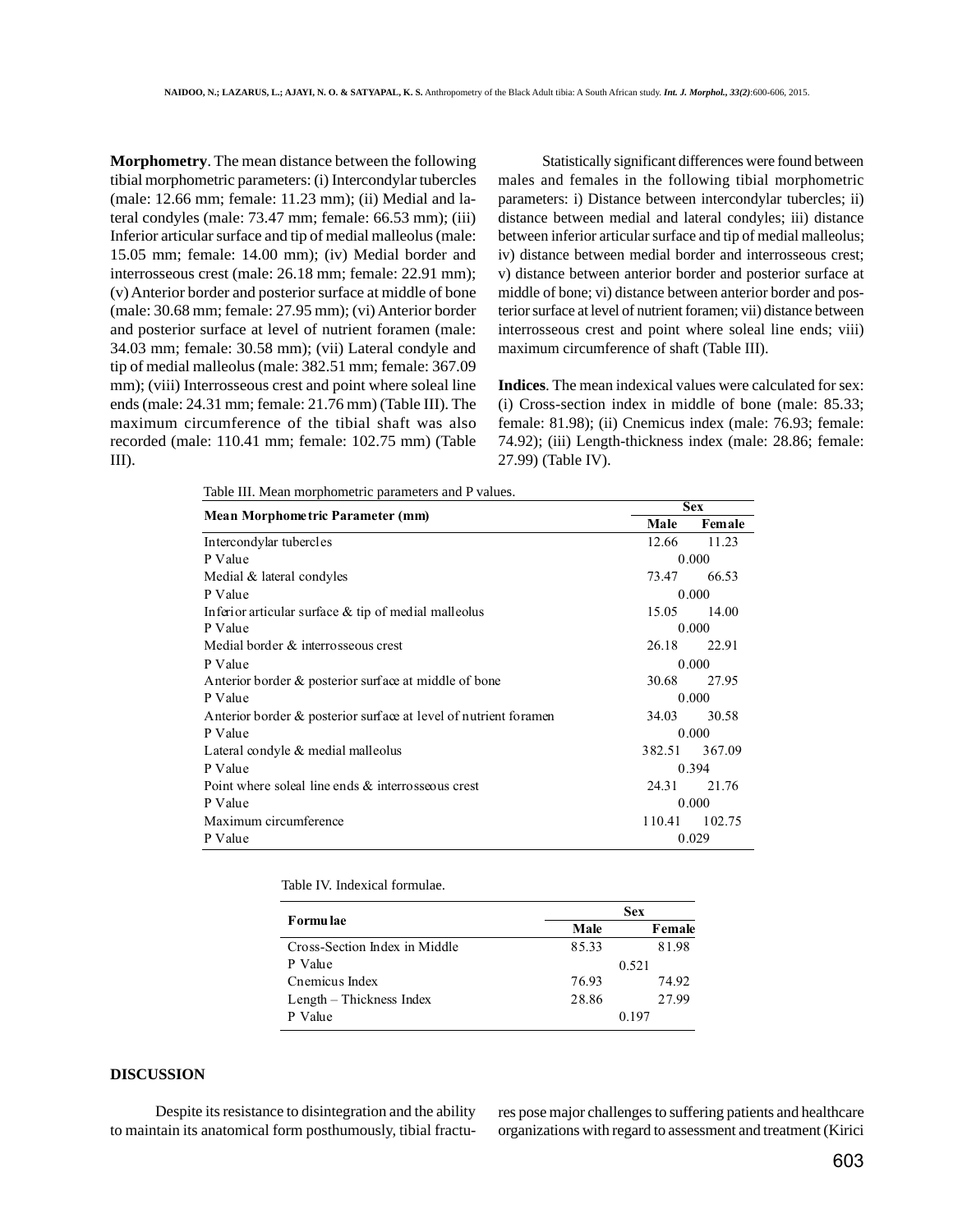& Ozan, 1999; Antonova *et al*., 2013; Parekh *et al*., 2014). Although Cristofolini *et al*. (2013) reported that the tibia is relatively uniform in instances of stress-force exertion; Wolff's Law states that "Every change in the form and the function of a bone or of its function alone is followed by certain definitive changes in its internal architecture". Consequently, in the observational study conducted by Newsham-West *et al*. (2014) it was deduced that the strength of bone is indeed related to its morphology and morphometry. While there is much emphasis and need for the application of bone architecture in the medico-legal industry, the fascination of the demographic and phenotypic factors particular to the tibia were considered to be signs of social status and beauty in the ancient civilizations of the Egyptian, Greek and Chinese dynasties (Golding, 1994; Akhlaghi *et al*., 2011).

**Morphology**. In the present study, a single nutrient foramen was more prevalent in females (99.3%), while double nutrient foramina was recorded to be predominant in males (1.8%) which may indicate a degree of sexual dimorphism in the Black population group that is native to South Africa.

The location of the nutrient foramina in relation to the soleal line was found to be predominantly infero-lateral (male: 81.8%; female: 88.9%). The nutrient foramina were also found to be infero-medial (male: 0.6%; female: 1.5%), inferior but directly opposite the middle of the bone (male: 8.2%; female: 2.2%) and infero-lateral along the interrosseous crest (male: 4.1%; female: 3.0%). These observations were also similar to that of Mysorekar who reported the location of the nutrient foramen as infero-medial, inferior but directly opposite the middle of the bone and infero-lateral along the interrosseous crest. In addition, the present study found the nutrient foramina supero-medial, supero-medial along interrosseous crest and supero-lateral to the soleal line. These findings were not reported in the previous literature and are unique to this study. Furthermore, there was a statistically significant relationship between the number of nutrient foramina and their location to the soleal line (p= 0.002). This was not reported in previous studies. Although the difference in foramen number may be attributed to nutritional, genetic and growth factors; it may ultimately affect the development of the tibial bone as the nutrient arteries which traverse these foramina form a central component of the medullary circulation that is responsible for the arterial supply to the bone marrow and two-thirds of the innermost cortical layer (Shapiro; Bokariya *et al*.). However, the natural morphological occurrence of tibial torsion, which commences during fetal development and continues until pubertal maturation of the osteological framework, may account for the change in the classical location of the nutrient foramen in relation to the soleal line

(Gandhi *et al*., 2014). Despite the postulation that the degree and outcome of tibial torsion may be related to racial differences, appropriate anatomical mapping of the possible locations of the nutrient foramen in relation to the soleal line may lead to the prevention of vascular damage during surgery thus stimulating tissue-healing (Arora *et al*.; Gandhi *et al*.).

The resemblance of the tibial tuberosity to that of an inverted-U, seen in 100% of dry tibiae in the current study, may serve as the standard around which fracture patterns of avulsion injuries of the tuberosity may be accurately evaluated (Chitkara *et al*., 2013).

**Morphometry**. Morphometric tibial parameters are considered to of medico-legal importance due to the provision of stature-group-specific formulae for the determination of "personal identity" in circumstances of unknown and unclaimed human remains (Pelin & Duyar, 2003; Akhlaghi *et al*.; Bokariya *et al*.). In the present study all mean morphometric tibial parameters were higher in males than females (Table III). Although resorption of the endosteum advances in the later stages of life for both males and females, the simultaneous process of growth and bone apposition that is specific to males only, may explain the increased tibial morphometry in males (Ruff & Hayes, 1995).

With the exception of the tibial length, statistically significant differences were recorded for all morphometric tibial parameters between males and females (Table IV). In light of these findings, the Croatian study conducted by Slaus *et al*. (2013) ascertained the greater reliability of the tibial breadth dimensions as opposed to tibial length in the determination of sex. On the contrary, Agnihotri *et al*. (2009) recommended the combined use of tibial and ulnar lengths for the precise modeling of stature. Subsequently, the levels of significant difference computed in the current study were in accordance with Iscan & Miller-Shaivitz who postulated that sexual dimorphism was dependent on race. Furthermore, the morphometric parameters of the proximal and distal aspects of the tibia have been reported to be invaluable in the distinction of sex (Kirici & Ozan).

**Indices**. The Cross-section index in the middle of the bone, the Cnemicus index and the Length-thickness index presented with greater mean values in males (Table IV). However, the indexical values of this study cannot be compared to any other study as it was not reported in the literature reviewed. Therefore, for the purpose of comparison, further studies reporting on other race groups may be required. In addition, clinical studies may also be necessary in order to evaluate the exact hypothesis regarding tibial indices.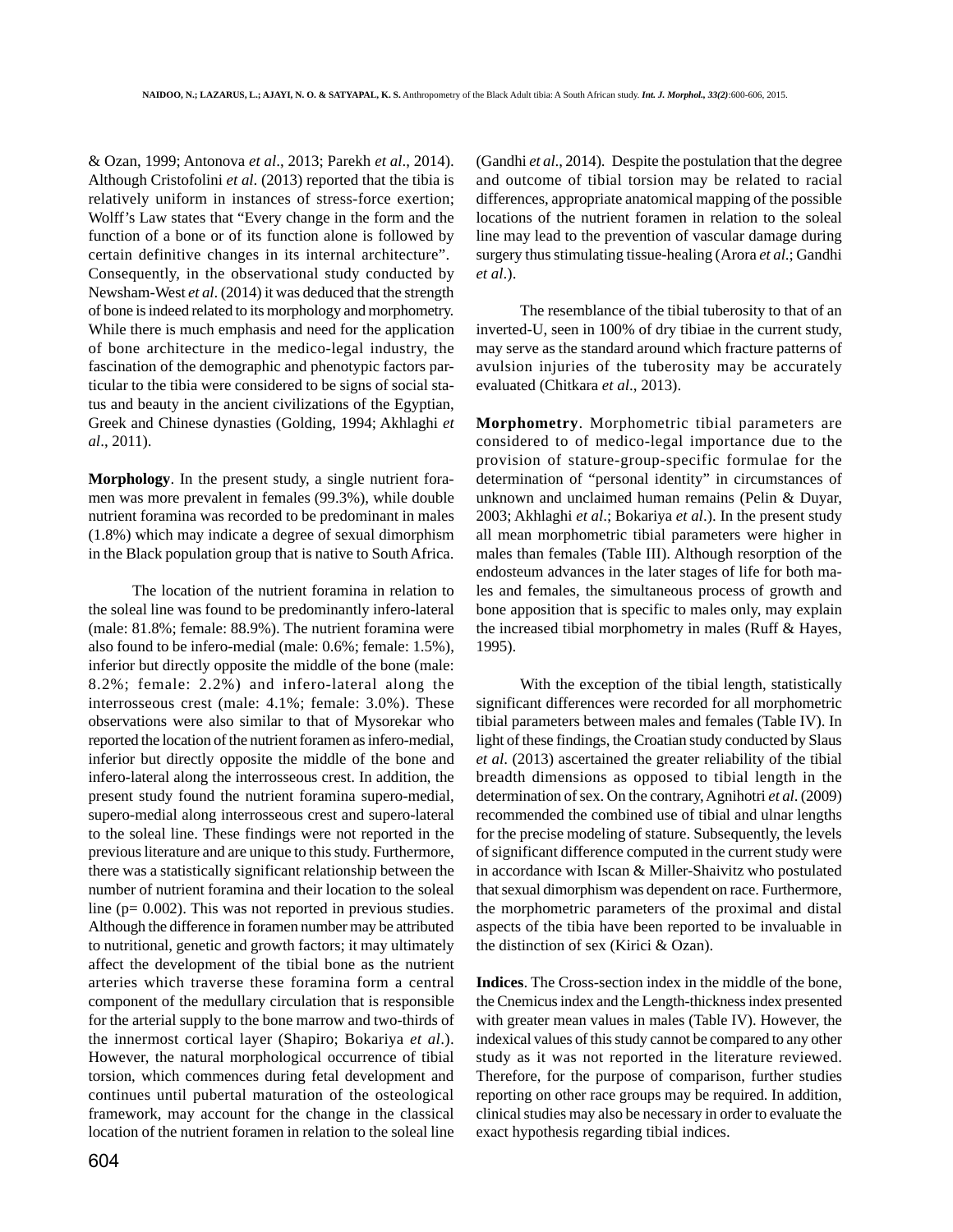In view of the extensive tibial bone anatomy, there is much reference to the role of embryological development to tibial morphology and morphometry (Shapiro). As a characteristic long bone, the tibia is derived from the mesenchymal tissue of limb buds and ossifies via endochondral bone formation during weeks 7 and 12 of fetal development (Shapiro; Lee *et al*., 2013). The structural stages in the formation of the tibial diaphyseal and epiphyseal regions are characterized by the presence and apposition of the primary and secondary ossification centers, respectively (Shapiro). As a result, the natural course of ontogenesis has been identified as the rate-enhancing factor of bone morphology and morphometry specific to the individual in terms of genotype, occupational habits and metabolic changes (Golding; Gosman *et al*., 2013).

**CONCLUSION**. Since the vascular supply to the tibia is a central factor in ensuring the success of orthopaedic procedures in the proximal tibial region; the understanding of the regional distribution of nutrient foramina may provide important surgical landmarks necessary to avoid injury to such regions during surgery which could result in delayed healing.

The osteological characteristics and mean morphometric tibial parameters may be considered to be important determinants of sex, race and identity for forensic investigation.

The data obtained in this study showed significant differences between males and females, thus, suggesting that the detailed understanding of the tibial anatomy may lead to the development of enhanced operative strategies and their outcome. As a result of populational variability and environmental adaptation, it may also be necessary for anatomists and skeletal biologists to provide populationspecific data which may prove to be beneficial during forensic evaluation.

**NAIDOO, N.; LAZARUS, L.; AJAYI, N. O. & SATYAPAL, K. S.** Antropometría de la tibia del negro adulto: Un estudio sudafricano. *Int. J. Morphol., 33(2)*:600-606, 2015.

**RESUMEN:** La tibia es el hueso largo y medial de la pierna, con un eje y dos extremos expandidos. Además de ser considerado como posible donante de injerto, se ha confirmado su importancia en el ámbito forense. Este estudio tuvo como objetivo investigar los parámetros morfológicos, morfométricos y antropométricos de la tibia que son de importancia clínica. Se llevó a cabo un examen morfológico y morfométrico de 302 muestras de tibias perteneciente a negros sudafricanos adultos, obtenidas desde el banco osteológico del Departamento de Anatomía Clínica de la Universidad de KwaZulu-Natal. La muestra estuvo constituída por 168 hombres y 134 mujeres, con un rango etario entre 15 y 87 años. El número de forámenes nutricios fueron los siguientes: (a) Únicos (hombres: 98,2%; mujeres 99,3%); (b) Doble (hombres: 1,8%; mujeres: 0,7%). La relación del foramen nutricio con la línea del sóleo fue: (a) inferomedial (hombres: 0,6%; mujeres: 1,5%); (b) inferior y anterior a la mitad inferior del hueso (hombres: 8,2%; mujeres: 2,2%); (c) inferolateral (hombres= 81,8%; mujeres= 88,9%); (d) infero-lateral, a lo largo del margen interóseo (hombres: 4,1%; mujeres: 3,0%); (e) supero-medial (hombres: 4,7%; mujeres: 3,7%); (f) supero-medial, a lo largo del margen interóseo (hombres: 0,6%; mujeres: 0%); (g) supero-lateral (hombres: 0%; mujeres: 0,7%). Estadísticamente, se registraron diferencias significativas en los parámetros morfométricos tibiales entre hombres y mujeres. La relación entre el número de forámenes nutricios y la línea del sóleo tuvo significación estadística (p= 0,002). La mayor prevalencia de un solo foramen nutricio observada en este estudio, se compara favorablemente con los casos reportados en la literatura analizada. El reconocimiento de la distribución regional de los forámenes nutricios puede evitar lesiones durante los procedimientos de injerto de hueso tibial. Un conocimiento profundo de la anatomía de la tibia también puede aportar datos demográficos necesarios para la investigación forense.

**PALABRAS CLAVE: Tibia; Foramen nutricio; Línea del sóleo; Morfometría.**

#### **REFERENCES**

- Agnihotri, A. K.; Kachhwaha, S.; Jowaheer, V. & Singh, A. P. Estimating stature from percutaneous length of tibia and ulna in Indo-Mauritian population. *Forensic Sci. Int., 187(1-3)*:109, 2009.
- Akhlaghi, M.; Sheikhazadi, A.; Khosravi, N.; Pournia, Y. & Saberi Anary, S. H. S. The value of the anthropometric parameters of the tibia in the forensic identification of the Iranian population over the age of 20. *J. Forensic Leg. Med., 18(6)*:257-63, 2011.
- Antonova, E.; Le, T. K.; Burge, R. & Mershon, J. Tibia shaft fractures: costly burden of nonunions. *B. M. C. Musculoskelet. Disord., 14*:42, 2013.
- Arora, S.; Goel, N.; Aggarwal, P.; Singh, A.; Sabharwal, A. & Panda, S. Salvage of proximal tibia fracture treated with locked compression plate. *J. Clin. Orthop. Trauma, 3(1)*:58-61, 2012.
- Benninger, B.; Ross, A. & Delamarter, T. Approaches to proximal